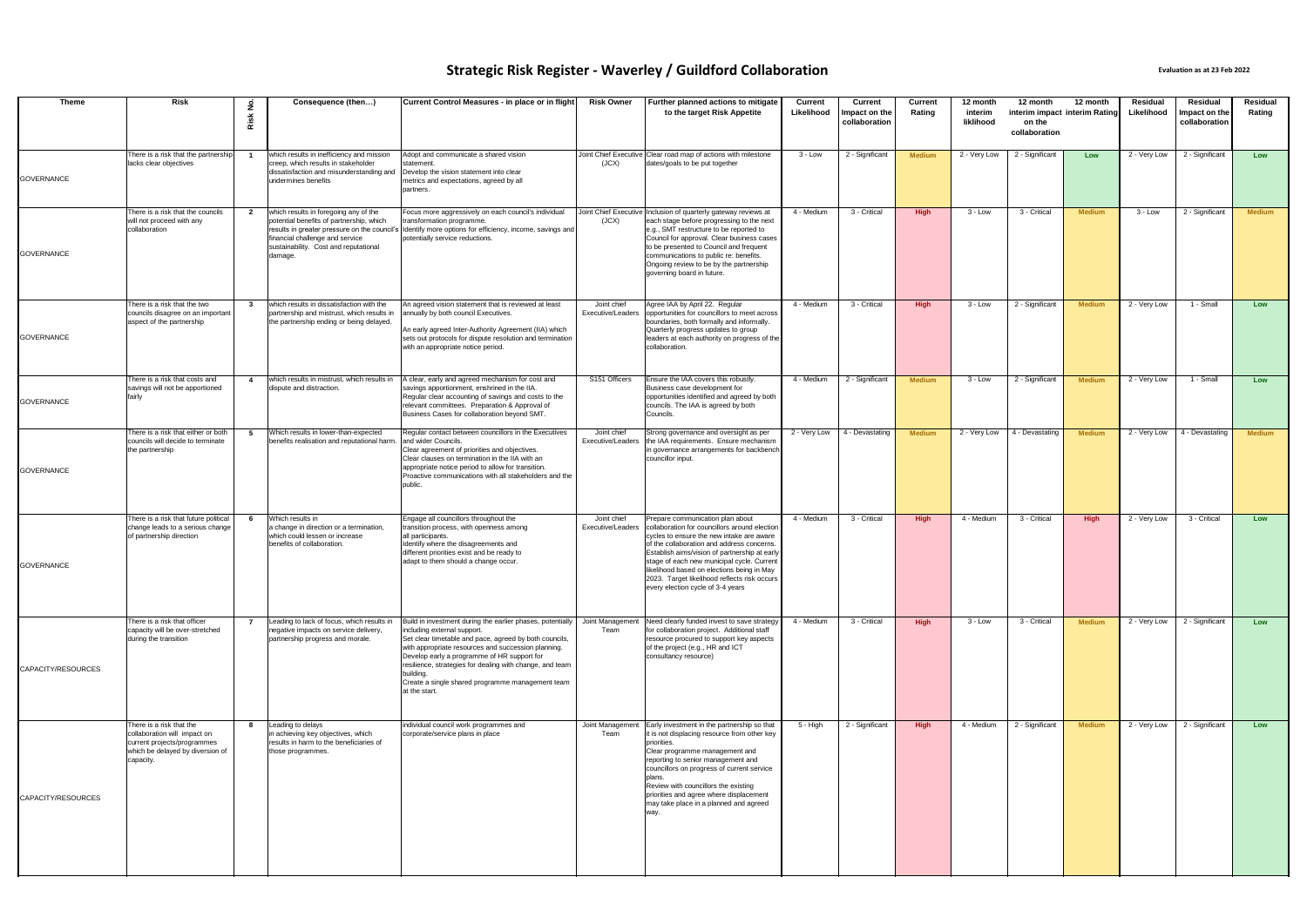| <b>Theme</b>       | <b>Risk</b>                                                                                                                                                 | Risk | Consequence (then)                                                                                                                                                                         | Current Control Measures - in place or in flight                                                                                                                                                                                                                                                                                                                                                                                   | <b>Risk Owner</b>        | Further planned actions to mitigate<br>to the target Risk Appetite                                                                                                                                                                                                                                                                                                                                                         | <b>Current</b><br>Likelihood | <b>Current</b><br>Impact on the<br>collaboration | <b>Current</b><br>Rating | 12 month<br>interim<br>liklihood | 12 month<br>interim impact interim Rating<br>on the<br>collaboration | 12 month      | Residual<br>Likelihood    | Residual<br>Impact on the<br>collaboration | Residual<br>Rating |
|--------------------|-------------------------------------------------------------------------------------------------------------------------------------------------------------|------|--------------------------------------------------------------------------------------------------------------------------------------------------------------------------------------------|------------------------------------------------------------------------------------------------------------------------------------------------------------------------------------------------------------------------------------------------------------------------------------------------------------------------------------------------------------------------------------------------------------------------------------|--------------------------|----------------------------------------------------------------------------------------------------------------------------------------------------------------------------------------------------------------------------------------------------------------------------------------------------------------------------------------------------------------------------------------------------------------------------|------------------------------|--------------------------------------------------|--------------------------|----------------------------------|----------------------------------------------------------------------|---------------|---------------------------|--------------------------------------------|--------------------|
| CAPACITY/RESOURCES | There is a risk that due to<br>concerns about the collaboration,<br>knowledgeable officers may leave<br>and we fail to recruit in a buoyant<br>market.      | - 9  | of 'corporate memory', which results in<br>delays and confusion. Capacity gaps<br>leading to service failure and impact on<br>other staff                                                  | Leading to missing information and dilution individual council handover arrangements and<br>procedure/process notes already in place. Effective<br>management of, and commnunication with, key staff                                                                                                                                                                                                                               |                          | Joint Chief Executive Clearly documented hand-over and<br>succession processes for when officers<br>leave.<br>Clear process and time for 'downloading'<br>corporate knowledge from those that may<br>leave.<br>Clear and consistent record-keeping and<br>retention. Transition plans to be<br>documented.                                                                                                                 | 4 - Medium                   | 2 - Significant                                  | <b>Medium</b>            | 3 - Low                          | 2 - Significant                                                      | <b>Medium</b> | 2 - Very Low              | 2 - Significant                            | Low                |
| CAPACITY/RESOURCES | There is a risk that one council's<br>priorities will (or will be perceived<br>to) dominate for a period                                                    | 10   | There is a risk that one council's<br>priorities will (or will be perceived to)<br>dominate for a period                                                                                   | A clear agreed mechanism for how officer<br>capacity is shared over time.<br>Shared annual business plans for each<br>service agreed by the councils, clearly<br>articulating the apportionment on planned<br>projects.<br>Regular communication with both                                                                                                                                                                         | (JCX)                    | Joint Chief Executive Ensure the IAA covers this robustly.<br>Cultural strategy to 'work together'. Joint<br>communications plan. Joint<br>communications plan with equality at the<br>core.                                                                                                                                                                                                                               | 3 - Low                      | 2 - Significant                                  | <b>Medium</b>            | 3 - Low                          | 2 - Significant                                                      | <b>Medium</b> | 2 - Very Low              | 1 - Small                                  | <b>Low</b>         |
| CAPACITY/RESOURCES | There is a risk that working<br>across two councils leads to<br>increased travel                                                                            | 11   | Which results in wasted time and negative<br>impact on the environment.                                                                                                                    | Encourage video-conferencing and home working,<br>supported by the consistent policies and training.<br>Consider further expanding electric vehicles within the<br>fleet(s).<br>Progress a project for considering a single office to<br>serve both councils.                                                                                                                                                                      | Joint Management<br>Team | Standardised approach to hybrid working<br>across both authorities. Committee<br>scheduling to be combined. Single location<br>should be considered for any shared<br>service and tools and systems harmonised.                                                                                                                                                                                                            | 2 - Very Low                 | 1 - Small                                        | Low                      | 2 - Very Low                     | 1 - Small                                                            | Low           | 2 - Very Low              | 1 - Small                                  | Low                |
| <b>FINANCIAL</b>   | There is a risk that expected<br>savings<br>cannot be realised at one or both<br>councils,                                                                  | 12   | Which results in unexpected<br>further pressure on services and<br>undermines the partnership.                                                                                             | Regular communication to both councils as<br>to plans and progress.                                                                                                                                                                                                                                                                                                                                                                | Joint Management<br>Team | Agreed IAA. Standard financial reporting<br>forecast and assumptions to be used.<br>Robust business cases documenting<br>allocation of costs and savings.<br>Standardisation of business cases and<br>project management methodology.<br>Detailed business cases to verify the<br>savings identified in the LPP financial<br>feasibility study. Savings based on<br>movement from 2021-22 base budget for<br>each council. | 4 - Medium                   | 3 - Critical                                     | High                     | 3 - Low                          | 3 - Critical                                                         | Medium        | $\overline{2}$ - Very Low | 3 - Critical                               | Low                |
| <b>FINANCIAL</b>   | There is a risk that transition<br>costs are prohibitively high (e.g.<br>redundancy, IT, accommodation),                                                    | 13   | which results in a threat to the viability of<br>some aspects of the collaboration for<br>either or both councils, which results in<br>an unviable partnership and<br>reputational impact. | identify and include transition costs in<br>business cases as they are developed.<br>Agree and document a common approach<br>to rate-of-return and cost/benefit sharing.<br>Change the phasing of transition to reduce<br>the impact of unexpected new costs that<br>arise.<br>Focus first on those areas that present the<br>biggest 'wins'.<br>Clear communication with councillors and<br>the public throughout the partnership | Joint Management<br>Team | Sensitivity analysis on estimates. Councillor<br>involvement in working groups to look at<br>each service/business case                                                                                                                                                                                                                                                                                                    | 3 - Low                      | 3 - Critical                                     | <b>Medium</b>            | 3 - Low                          | 3 - Critical                                                         | <b>Medium</b> | 2 - Very Low              | 2 - Significant                            | Low                |
| <b>SYSTEMS</b>     | There is a risk that different HR<br>and service policies lead to<br>confusion and<br>duplication,                                                          | 14   | resulting in inefficiency or failures of<br>governance                                                                                                                                     | A programme of policy harmonisation<br>wherever possible, recognising that this<br>huge task will take time.<br>A single shared intranet hub for managers<br>to consult policies, with cross-references<br>where they are different.<br>Regular communication of policy changes.<br>Strong engagement with unions                                                                                                                  | Joint Management<br>Team | Strong combined target operating model<br>and cultural framework. Review learning<br>points from GBC's recent transformation<br>and consider at next HR session                                                                                                                                                                                                                                                            | 4 - Medium                   | 2 - Significant                                  | <b>Medium</b>            | $3 - Low$                        | 1 - Small                                                            | Low           | 2 - Very Low              | 1 - Small                                  | Low                |
| <b>SYSTEMS</b>     | There is a risk that support<br>functions and processes remain<br>disparate during the collaboraton<br>leading to mis-application of<br>policies/processes. | 15   | resulting in<br>confusion and potential challenge to<br>decision-making.                                                                                                                   | Strong and regular communication from<br>the senior political and management<br>teams, with employees and unions.<br>A single intranet.                                                                                                                                                                                                                                                                                            | Joint Management<br>Team | Strong combined target operating model<br>and cultural framework. A plan for an early<br>harmonisation of HR, IT<br>and change management functions and key<br>policies, with accompanying significant<br>financial investment.                                                                                                                                                                                            | 4 - Medium                   | 2 - Significant                                  | <b>Medium</b>            | 3 - Low                          | 1 - Small                                                            | Low           | 2 - Very Low              | 1 - Small                                  | Low                |
| <b>SYSTEMS</b>     | Failure to address the different<br>legacy IT platforms                                                                                                     | 16   | Leads to duplication within a shared<br>service results in inefficiency, anxiety<br>and cost.                                                                                              | Review the costs and benefits of the<br>current IT systems and their current<br>contractual obligations.                                                                                                                                                                                                                                                                                                                           | Joint Management<br>Team | Prioritise the transition programme based<br>on the cost/benefit analysis.<br>Develop a new shared IT strategy that is<br>focused on supporting the partnership and<br>identify<br>the resources required and return-on<br>investment that is possible                                                                                                                                                                     | 5 - High                     | 3 - Critical                                     | <b>High</b>              | 4 - Medium                       | 3 - Critical                                                         | High          | 2 - Very Low              | 2 - Significant                            | Low                |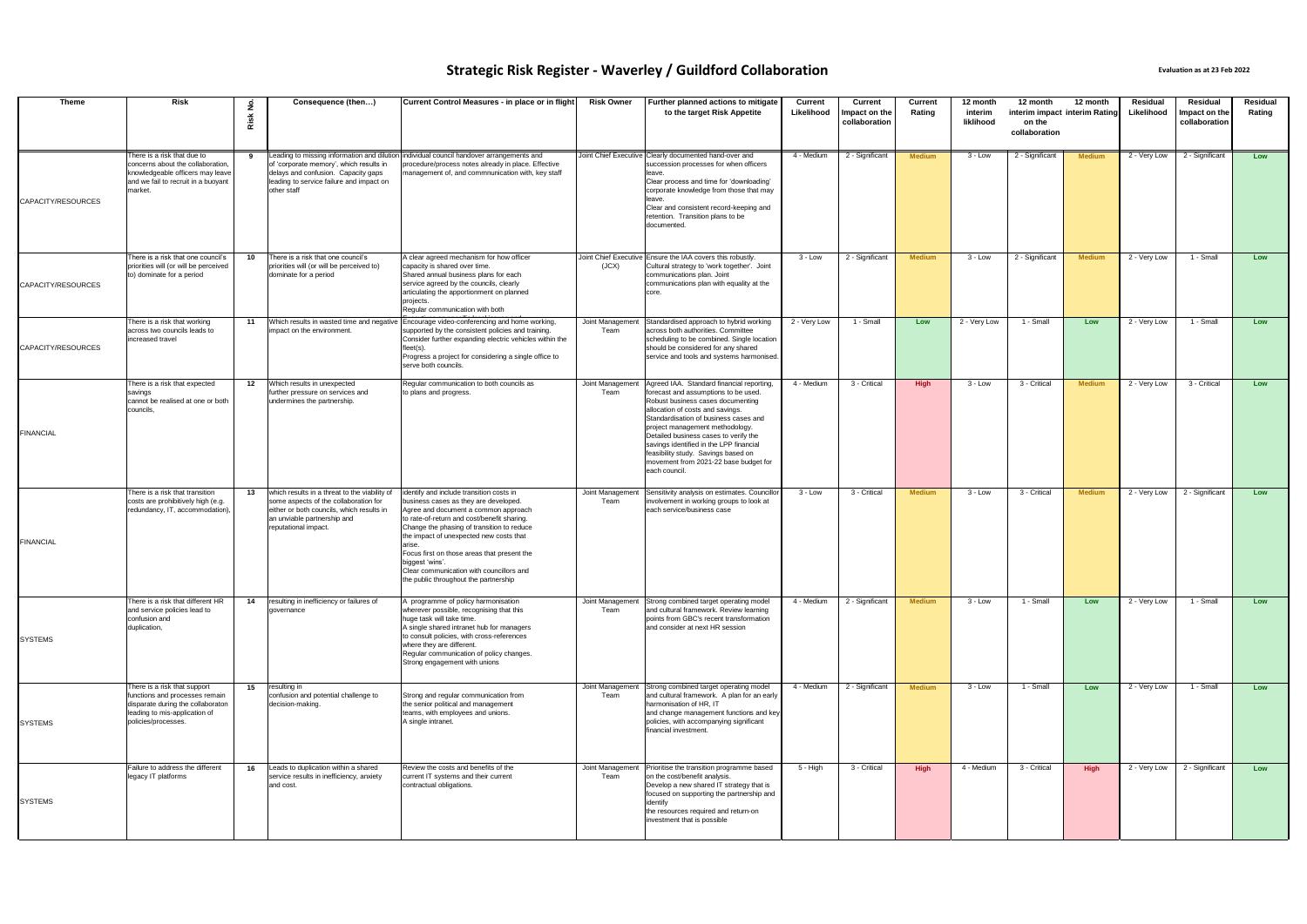| <b>Theme</b>    | <b>Risk</b>                                                                                                                                     | غ<br>Risk | Consequence (then)                                                                                                                          | Current Control Measures - in place or in flight                                                                                                                                                                                                                                                                                                                                                                                                                                                                                                                                 | <b>Risk Owner</b>                | Further planned actions to mitigate<br>to the target Risk Appetite                                                                                                                                                                                                          | <b>Current</b><br>Likelihood | <b>Current</b><br>Impact on the<br>collaboration | <b>Current</b><br>Rating | 12 month<br>interim<br>liklihood | 12 month<br>interim impact interim Rating<br>on the<br>collaboration | 12 month      | Residual<br>Likelihood   | Residual<br>Impact on the<br>collaboration | <b>Residual</b><br>Rating |
|-----------------|-------------------------------------------------------------------------------------------------------------------------------------------------|-----------|---------------------------------------------------------------------------------------------------------------------------------------------|----------------------------------------------------------------------------------------------------------------------------------------------------------------------------------------------------------------------------------------------------------------------------------------------------------------------------------------------------------------------------------------------------------------------------------------------------------------------------------------------------------------------------------------------------------------------------------|----------------------------------|-----------------------------------------------------------------------------------------------------------------------------------------------------------------------------------------------------------------------------------------------------------------------------|------------------------------|--------------------------------------------------|--------------------------|----------------------------------|----------------------------------------------------------------------|---------------|--------------------------|--------------------------------------------|---------------------------|
| <b>CULTURE</b>  | There is a risk that councillors do<br>not feel ownership of the<br>collaboration                                                               | 17        | which results in mistrust and concerns<br>about sovereignty, which results in<br>destabilisation of the partnership.                        | Clear and agreed governance principles and processes<br>including how councillors will be engaged in decision-<br>making and scrutiny via existing committees or, if<br>desired, shared committees.<br>Regular communication with councillors, parish councils<br>and the public through a joint comms strategy.                                                                                                                                                                                                                                                                 | Joint chief<br>Executive/Leaders | Harmonisation of roles and terms of<br>reference of key council committees across<br>council's e.g., CGSC / Audit committee<br>ToRs to be similar.                                                                                                                          | 4 - Medium                   | 2 - Significant                                  | <b>Medium</b>            | 4 - Medium                       | 2 - Significant                                                      | <b>Medium</b> | $3 - Low$                | 2 - Significant                            | <b>Medium</b>             |
| <b>CULTURE</b>  | There is a risk that councillors will<br>perceive that officers are less<br>available to them                                                   | 18        | which results in delays and dissatisfaction,<br>which results in harm to the how<br>councillors perform in their role                       | Clear expectations to be agreed, acknowledging that<br>shared staff serving two councils may sometimes not be<br>available.<br>Clear protocols on accessibility and building of resilience<br>across officer tiers, so that the critical ward councillor<br>role is prioritised throughout any transitions.<br>Ensure that support to affected senior managers, via<br>technology and assistants, is in place an supported<br>adequately.                                                                                                                                        | Joint chief<br>Executive/Leaders | Guidance to be issued to councillors on<br>how to make contact. Consider developing<br>a SLA between councillors and officers                                                                                                                                               | 4 - Medium                   | 2 - Significant                                  | <b>Medium</b>            | $3 - Low$                        | 2 - Significant                                                      | <b>Medium</b> | 2 - Very Low             | 1 - Small                                  | Low                       |
| <b>CULTURE</b>  | There is a risk that different officer<br>cultures and organisational<br>structures may hinder<br>collaboration                                 | 19        | changes required, which results in delay,<br>inefficiency and dissatisfaction.                                                              | which results in lack of prioritisation for the Clear direction from senior political and officer<br>leadership.<br>An articulated change strategy including expected<br>behavioural norms.<br>Investment in engagement, communication, training and<br>support through times of change.                                                                                                                                                                                                                                                                                         | Joint Management<br>Team         | Strong joint Organisational Development &<br>Cultural framework along with performance<br>management framework. Councillors to<br>show leadership to support the<br>collaboration. Recruitment of joint officers<br>to reflect the required culture.                        | 4 - Medium                   | 2 - Significant                                  | <b>Medium</b>            | $3 - Low$                        | 2 - Significant                                                      | <b>Medium</b> | 2 - Very Low             | 1 - Small                                  | Low                       |
| <b>CULTURE</b>  | There is a risk that officers may<br>not trust those from the 'other'<br>council                                                                | 20        | which results in failure to share key<br>information and attrition, which results in<br>delay and unhealthy cultures and<br>behaviour.      | Clear direction from the political and senior<br>management leadership as to the way forward.<br>Good communication and support/training for<br>employees on how to work will during change and<br>transition.<br>Harmonise performance management processes.                                                                                                                                                                                                                                                                                                                    |                                  | Joint Chief Executive Strong joint Organisational Development &<br>Cultural framework along with performance<br>management framework. Councillors to<br>show leadership to support the<br>collaboration.                                                                    | 2 - Very Low                 | 2 - Significant                                  | Low                      | 1 - Almost<br>Impossible         | 2 - Significant                                                      | Low           | 1 - Almost<br>Impossible | 1 - Small                                  | Low                       |
| <b>CULTURE</b>  | There is a risk that employees will<br>become increasingly anxious                                                                              | 21        | which results in negative impacts on<br>morale, which results in impact on service<br>delivery, mental health concerns and loss<br>of staff | A clear direction of travel from the political<br>leaderships, with messages delivered<br>consistently and clearly.<br>Regular communication from senior<br>management and transparency with<br>employees and unions about the plans,<br>progress and impact on affected staff.<br>Investment in HR support and employee<br>assistance, including identifying internal<br>opportunities for career development and a<br>single package of good welfare support.<br>Review regularly the impact on service<br>performance and be prepared to support<br>and resource accordingly. |                                  | JCX / HR Managers   Progress to be swift so period of<br>uncertainty minimised. Costing will effect.<br>Continue with effective communication and<br>briefing of staff and Councillors. Monitor<br>exit inteviews & recruitment data.                                       | 4 - Medium                   | 2 - Significant                                  | <b>Medium</b>            | $3 - Low$                        | 2 - Significant                                                      | <b>Medium</b> | 2 - Very Low             | 1 - Small                                  | Low                       |
| <b>CULTURE</b>  | There is a risk that current<br>programmes or past decisions<br>are being implemented in a fixed<br>way which constrains partnership<br>options | 22        | Which results in compromises in the short Review and clearly assess how far there<br>term and failure to achieve the<br>collaboration aims. | are new opportunities, as well as<br>constraints, arising from legacy decisions;<br>whether they permit or block a 'best of<br>breed' approach and for how long.<br>Clear communication with the Executives.<br>Be prepared to be bold if the business<br>case holds, with an agreed process for<br>cost-sharing if necessary.<br>Phase the partnership accordingly.                                                                                                                                                                                                             | Joint Management<br>Team         | Current control measures are expected to<br>continue the reduction in the risk rating.                                                                                                                                                                                      | 3 - Low                      | 2 - Significant                                  | <b>Medium</b>            | 3 - Low                          | 2 - Significant                                                      | <b>Medium</b> | 2 - Very Low             | 1 - Small                                  | Low                       |
| <b>EXTERNAL</b> | There is a risk that residents/<br>businesses will be confused<br>between the two councils'<br>services                                         | 23        | Leading to miscommunication, which<br>results in inefficiency                                                                               | A clear branding strategy to reflect the<br>Councils' agreed priorities and approach.<br>Clear communication on the nature and<br>extent of the partnership, and the<br>continuing importance of the role of ward<br>councillors.                                                                                                                                                                                                                                                                                                                                                |                                  | JCX / Comms Leads Points of access to access services need<br>to be clear - e.g., Guildford residents can<br>still access via GBC website and same for<br>Waverley. Review customer service points<br>of access. ICT synchronisation so that<br>customers notice no change. | 4 - Medium                   | 2 - Significant                                  | <b>Medium</b>            | 3 - Low                          | 2 - Significant                                                      | <b>Medium</b> | 2 - Very Low             | 1 - Small                                  | Low                       |
| <b>EXTERNAL</b> | There is a risk that unexpected<br>external events impact the<br>collaboration                                                                  | 24        | lead to significant diversion of attention,<br>which results in delays to the partnership<br>transition                                     | Clearly documented progress of the partnership.                                                                                                                                                                                                                                                                                                                                                                                                                                                                                                                                  | Joint Management<br>Team         | An early and agreed plan for handling such<br>an unexpected external event, and a<br>protocol for slowing or pausing the<br>partnership.                                                                                                                                    | 5 - High                     | 3 - Critical                                     | High                     | 4 - Medium                       | 3 - Critical                                                         | High          | 4 - Medium               | 2 - Significant                            | <b>Medium</b>             |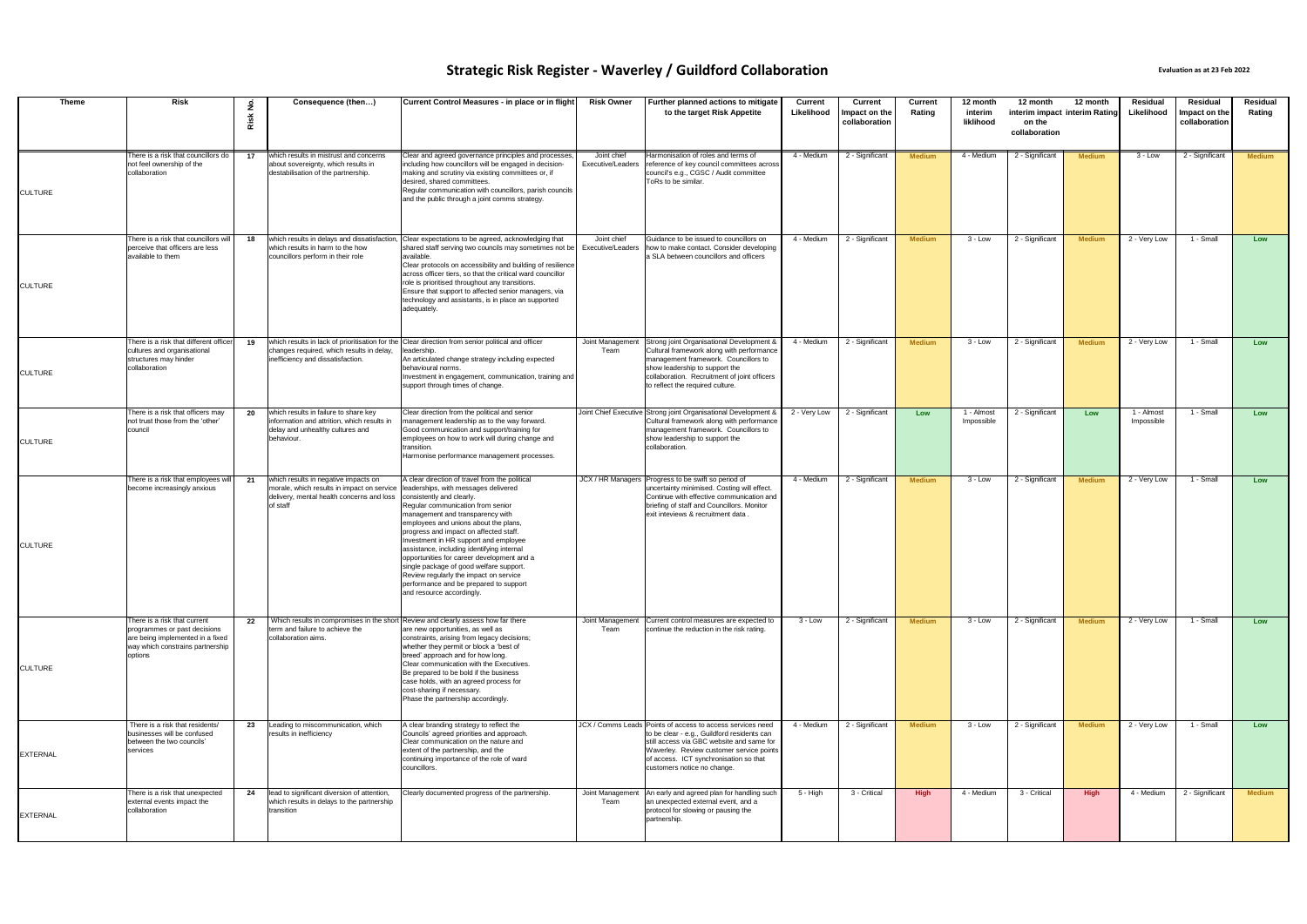| <b>Theme</b>    | Risk                                                                                                                                                                                  |    | Consequence (then)                                                                                                                 | Current Control Measures - in place or in flight                                                                                                                                                                                                                                                                          | <b>Risk Owner</b> | Further planned actions to mitigate<br>to the target Risk Appetite | Current<br>Likelihood | Current<br>Impact on the<br>collaboration | Current<br>Rating | 12 month<br>interim<br>liklihood | 12 month<br>interim impact interim Rating<br>on the<br>collaboration | 12 month    | Residual<br>Likelihood | Residual<br>Impact on the<br>collaboration | Residual<br>Rating |
|-----------------|---------------------------------------------------------------------------------------------------------------------------------------------------------------------------------------|----|------------------------------------------------------------------------------------------------------------------------------------|---------------------------------------------------------------------------------------------------------------------------------------------------------------------------------------------------------------------------------------------------------------------------------------------------------------------------|-------------------|--------------------------------------------------------------------|-----------------------|-------------------------------------------|-------------------|----------------------------------|----------------------------------------------------------------------|-------------|------------------------|--------------------------------------------|--------------------|
| <b>EXTERNAL</b> | There is a risk that the<br>Government will restart 'local<br>government reorganisation'<br>leading to structural uncertainty<br>and diversion from the<br>collaboration's priorities | 25 | Which results in the abolition of the two<br>councils and disruption to service delivery. to include Guildford and Waverley within | Given that any future model is likely<br>the same structure, plan the<br>current collaboration so that it could also<br>adapt to and be a strong voice within a<br>new enforced unitary.<br>Regular communication with other<br>government stakeholders (councils,<br>DULHC, MPs) on the progress of this<br>partnership. | JCX / Leaders     | Continual engagement with government<br>stakeholders               | 4 - Medium            | 3 - Critical                              | <b>Hiah</b>       | 4 - Medium                       | 3 - Critical                                                         | <b>High</b> | l - Medium             | 3 - Critical                               | High               |